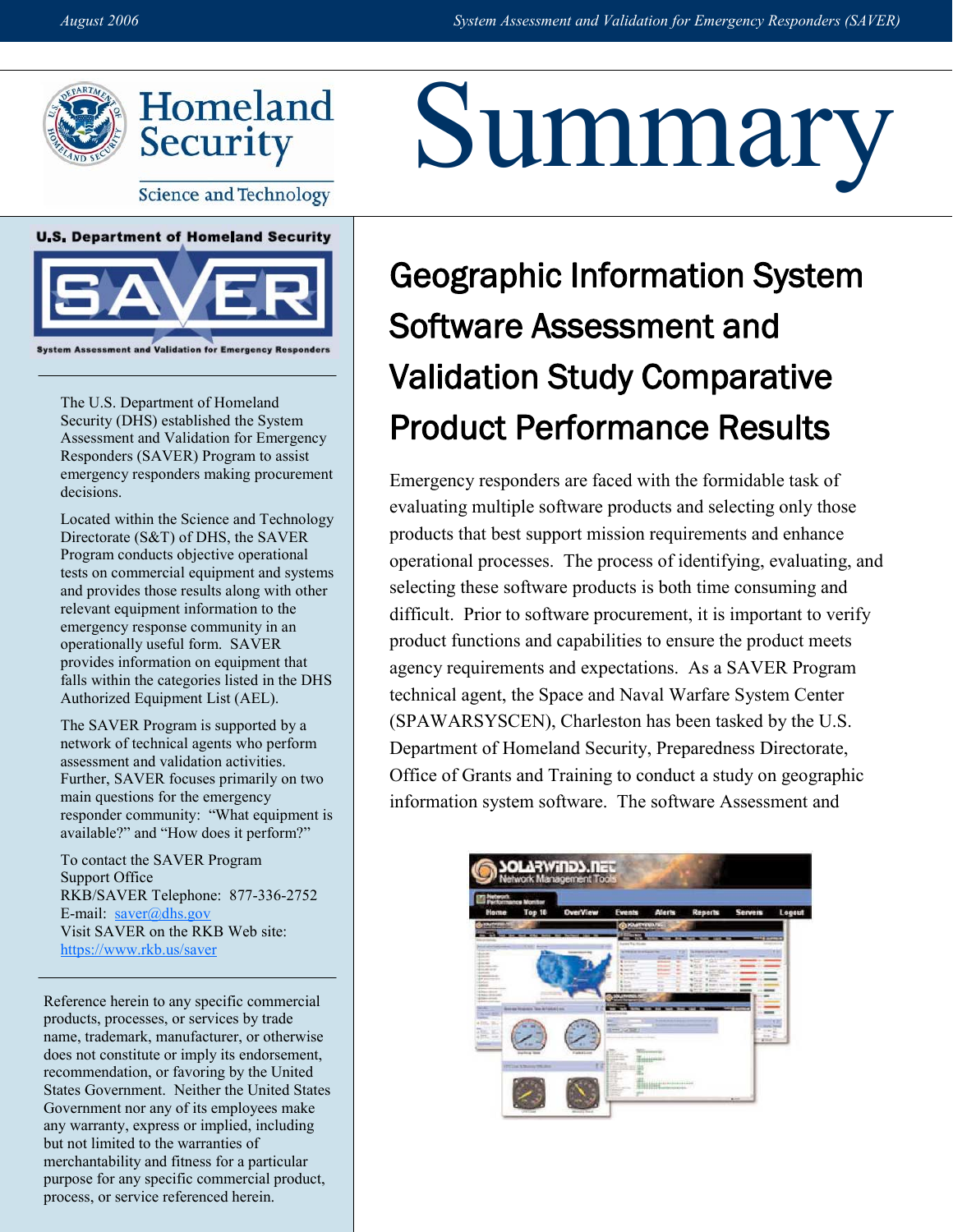monitoring approaches and subjective functional or Validation (A&V) report presents comparative performance results for three GIS software products utilizing a combination of objective performance performance metrics.

 processes. The work processes covered a range of The A&V process used in the study can assist agencies during evaluation of multiple software products in simulated computing environments. The assessment and validation involved conducting hands-on operation of commercial GIS software products following seventeen preestablished work core GIS mapping and analysis capabilities, including the following:

- Merge Data
- Clip Entity, Attribute Query, and Computer-Aided Design File Conversion
- Address Geocoding
- Add a Web Mapping Service
- Generate a Buffer
- TIFFS and On-the-Fly-Projection
- Managing Metadata
- Joining Tablet
- Create, Edit, Reshape, Vertex Editing, and Measurements.
- Create Hyperlinks
- Tabular Calculation and Reports
- **Spatial Querying**
- Exporting to a Spatial Database
- Map Labeling
- Thematic Classification
- Image Classification Georeferencing
- Create a Map and Export to a PDF File



**Sample Assessment and Validation Network Architecture**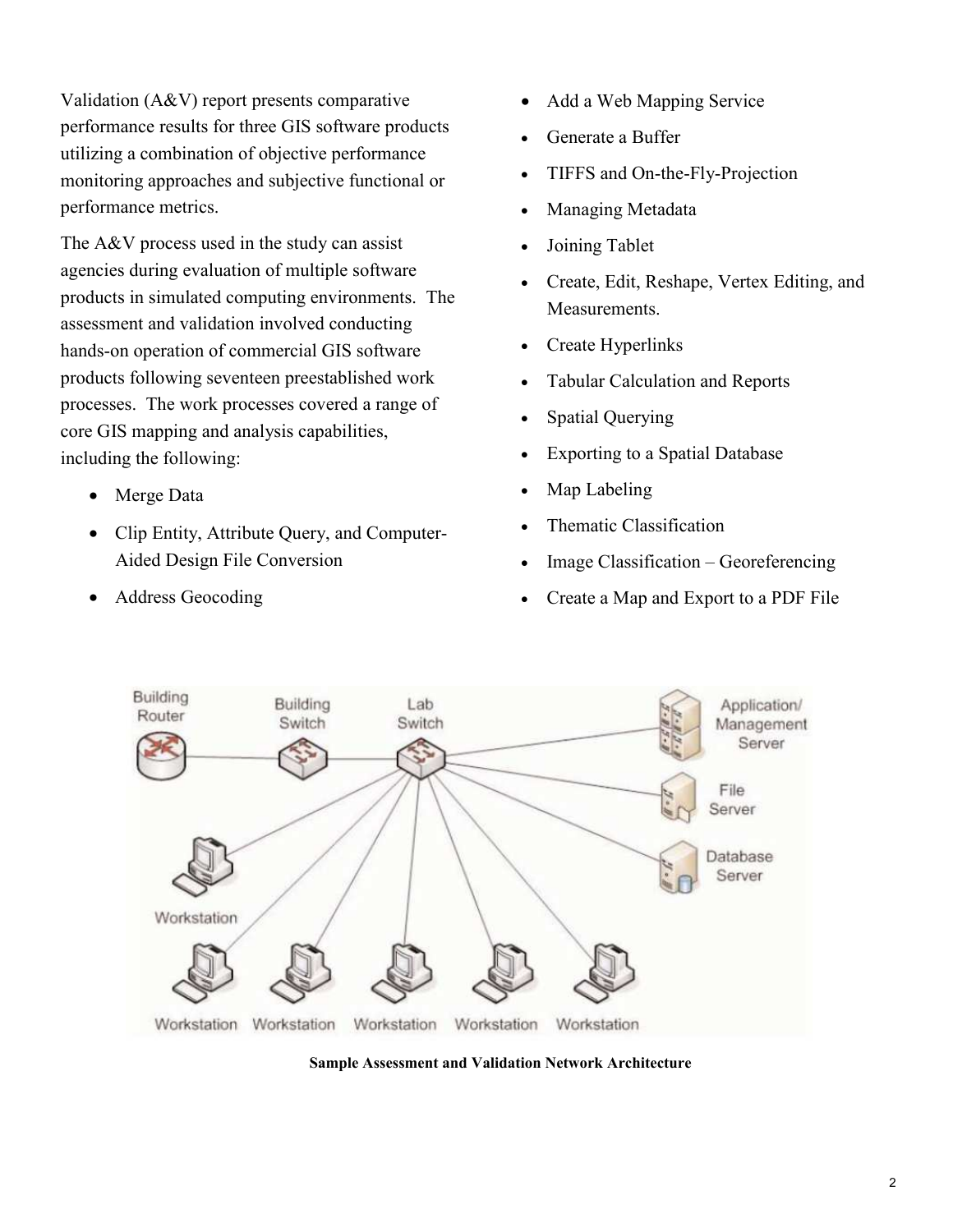characterize the relative complexity of completing also include the assessors' subjective input, such as These work processes were assessed by collecting various objective metrics, such as network utilization, network and workstation CPU load and memory used, page faults, and network bytes. In addition, the level of user interaction required to execute the work processes was collected to tasks using the software. The user interaction results software product work process values scores, software quality values, and practitioner comments.

 meeting those requirements were selected, and a approach of the GIS Software Study, including a For the purpose of the comparative assessment, functional requirements were defined by practitioners from GIS user community, therefore, software products with the highest potential for formal, independent assessment of those products was conducted. The A&V report presents the formal comprehensive list of GIS mapping tools, capability requirements, and performance results.

 each software application was evaluated using a During the execution of the work processes, the network and server management software collected various metrics, such as network utilization, network CPU load, network memory used, workstation CPU load, and workstation memory used. In addition, computer network performance utility. The performance parameters that displayed significant relative performance were Page Faults/sec. Network Bytes Received/sex, Network Bytes Sent/sec. paging File Percent Usage, Percent Disk Read time, and Percent Processor Time.

A Human-Machine Interface (HMI) approach was used to provide and objective means of characterizing the relative complexity of completing a workflow task using the software. The HMI scores are the normalized measure of human-machine interactions required to complete the task.

 practitioner software operation comments are also In addition to the objective metrics, the assessors' subjective input, such as the software product work process value scores, the software quality values, and presented in the report.

Finally, the report documents the lessons learned during the study to help individuals considering software assessment avoid pitfalls and issues. These lessons learned are beneficial for those trying to either repeat this assessment process or introduce variations on the A&V process such as those encountered during this software product assessment.

## **Conclusion**

 comprehensive performance results from GIS A&V The formal sudy was designed to capture on selected software products using representative process workflows. The combination of subjective assessor ratings and objective network performance results provides more comprehensive information for trying to make a software selection decision. Instead of recommending or singling out a specific software package as "the best," the report provides a comprehensive listing of GIS software packages and assessment performance results for three GIS products based on core GIS functions. Each software product was assessed and validated at the individual criteria level; however, summary recommendations were not made. Not all products could complete all of the established work processes further emphasizing the need to evaluate multiple software products to increase the likelihood of finding the software tool with the "highest potential" of meeting the user requirements.

The results are representative of a cross-section of